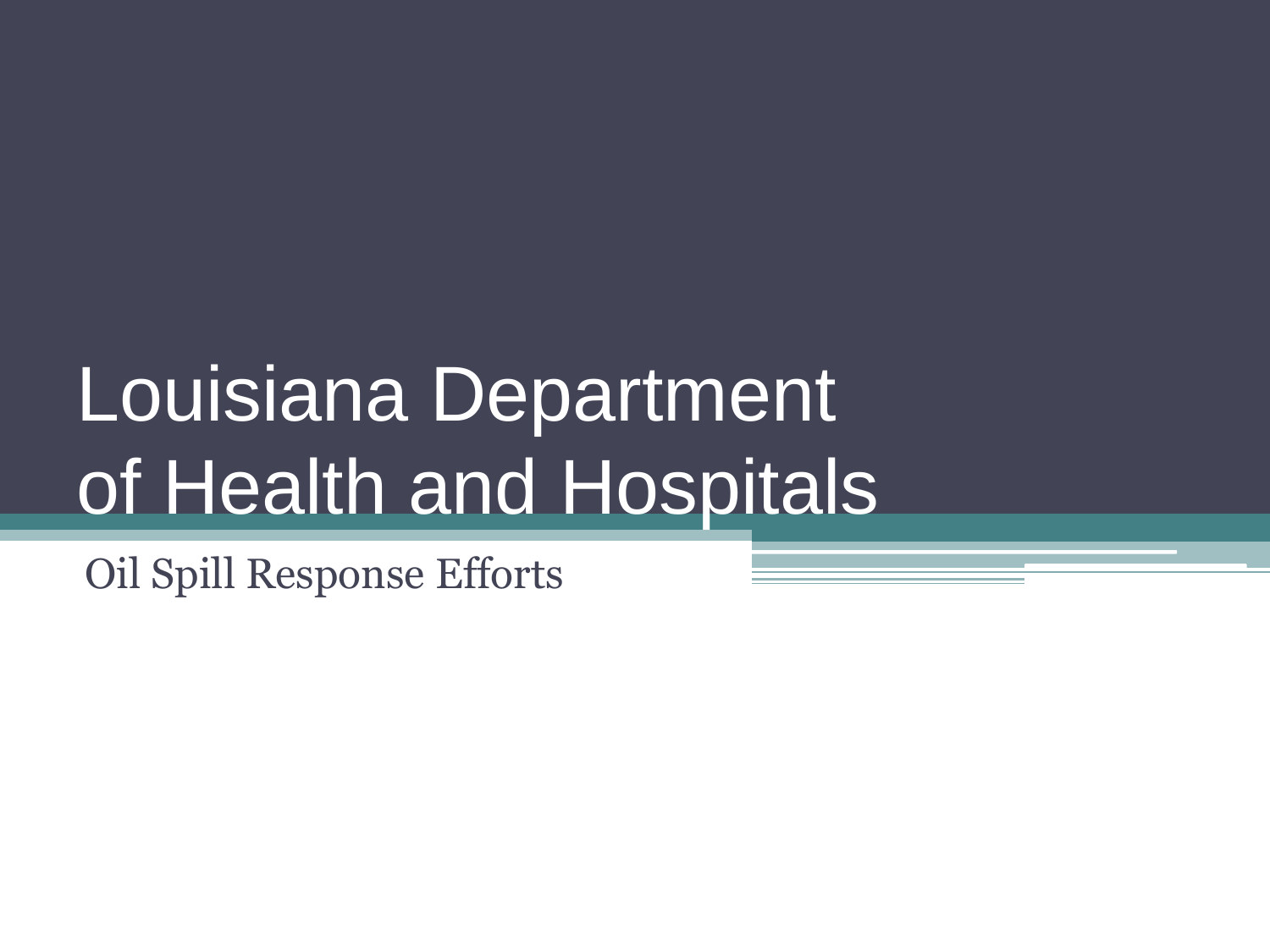# Major Areas of Response

### • Public Health/Environmental Epidemiology

- Public Education
- Surveillance and Monitoring
	- Health Exposure Risks
	- Water and Air Quality
	- Seafood Safety
- Coordination of Health Care Capacity
- Research Dispersants' Impact on Louisiana's Environment, Health and Wildlife and Fisheries
- Seafood Safety
	- Oyster Harvesting Area Actions
	- Hydrocarbon and Other Chemical Testing
	- Key participant in 20-year, \$457 million Seafood Safety Program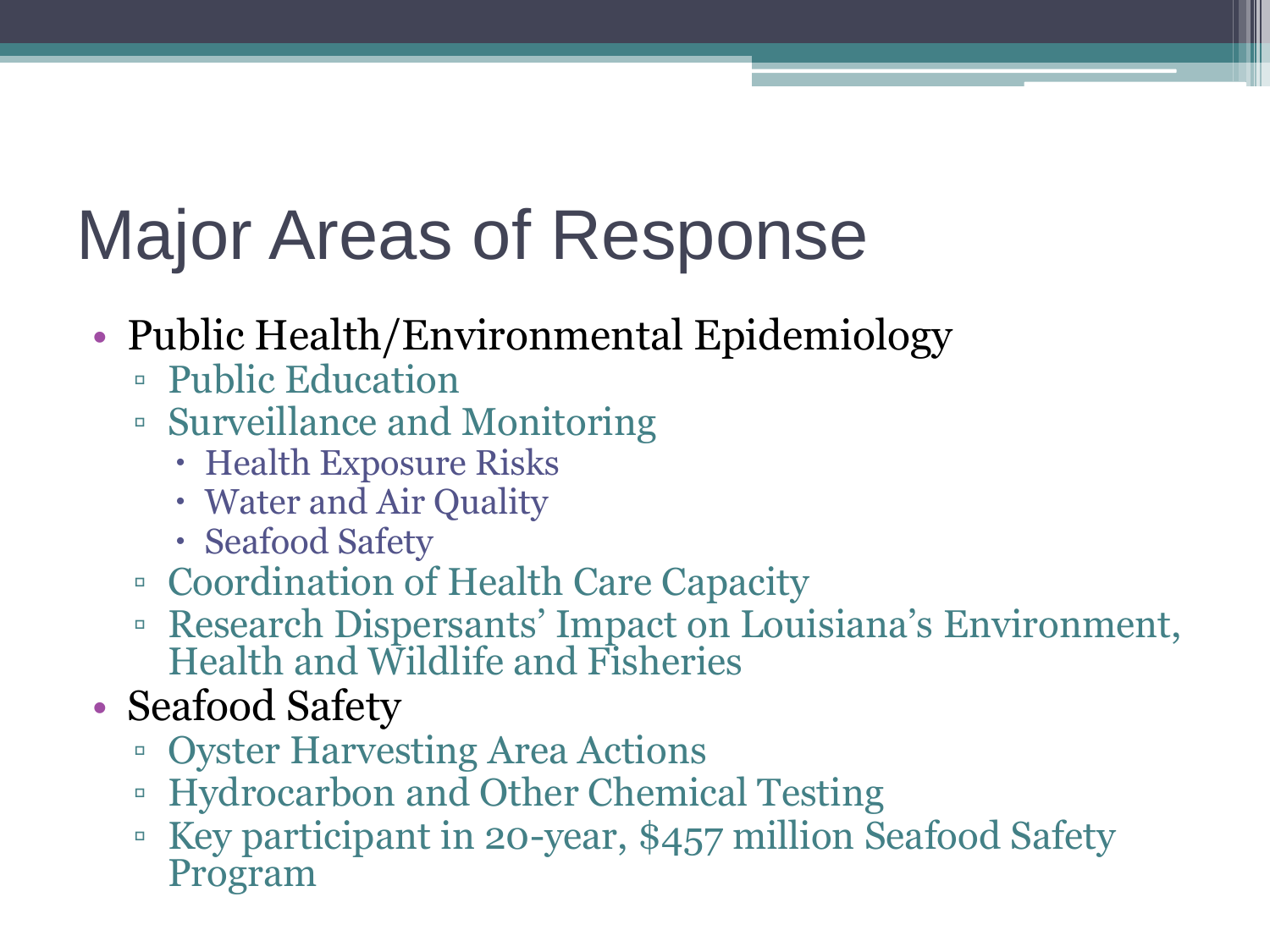# Major Areas of Response

### • Mental Health

- Immediate Response for Victims/Families
- Long-Range Care for Affected Communities

### • Regional/Parish Offices

- Plaquemines Parish
- Orleans Parish
- St. Bernard Parish
- Jefferson Parish
- Lafourche Parish
- Communications
	- Public Education
	- Media Relations
	- GOHSEP Liaison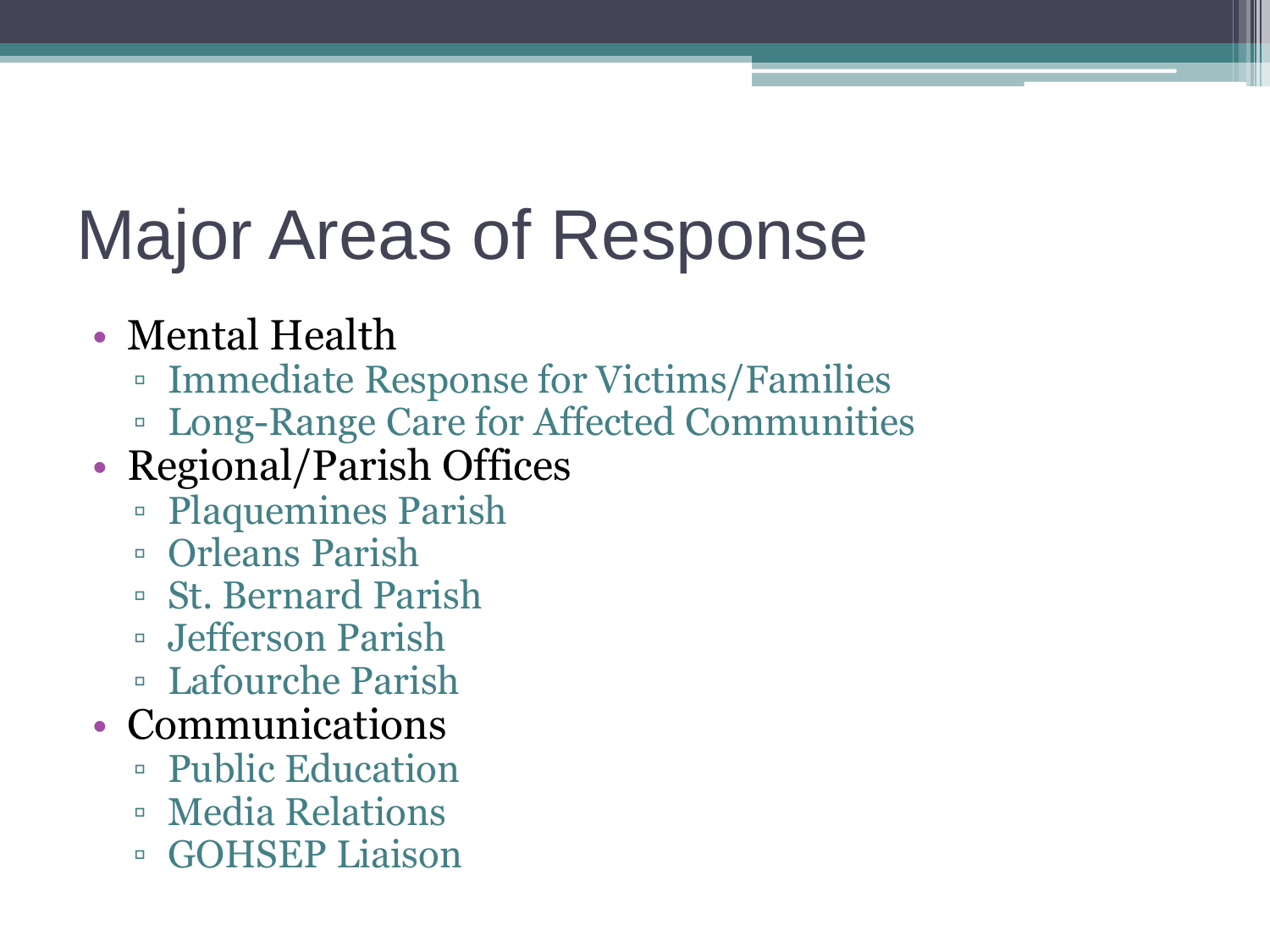# Air Quality Monitoring

- DEQ has air monitoring sites in Kenner and Chalmette Vista now collecting daily samples for hydrogen sulfide, sulfur dioxide, total non-methane hydrocarbons, and particulate matter levels. Normally, samples are collected once every six days. The daily samples are being analyzed at EPA's cost. When the total hydrocarbon levels reach a specified threshold, a strike canister sample is collected and is analyzed for individual compounds.
- The EPA has 8 air monitoring and sampling locations:
	- <sup>o</sup> 3 in Plaquemines Parish monitoring for volatile organic compounds (VOCs), particulates and hydrogen sulfide (Venice Operations);
	- 3 in St. Bernard Parish monitoring for VOCs and particulates (Chalmette Operations); and
	- 2 in Grand Isle/Port Fourchon monitoring for VOCs (Grand Isle Operations).
- EPA also has used its mobile air monitoring van and a monitoring plane for additional air monitoring.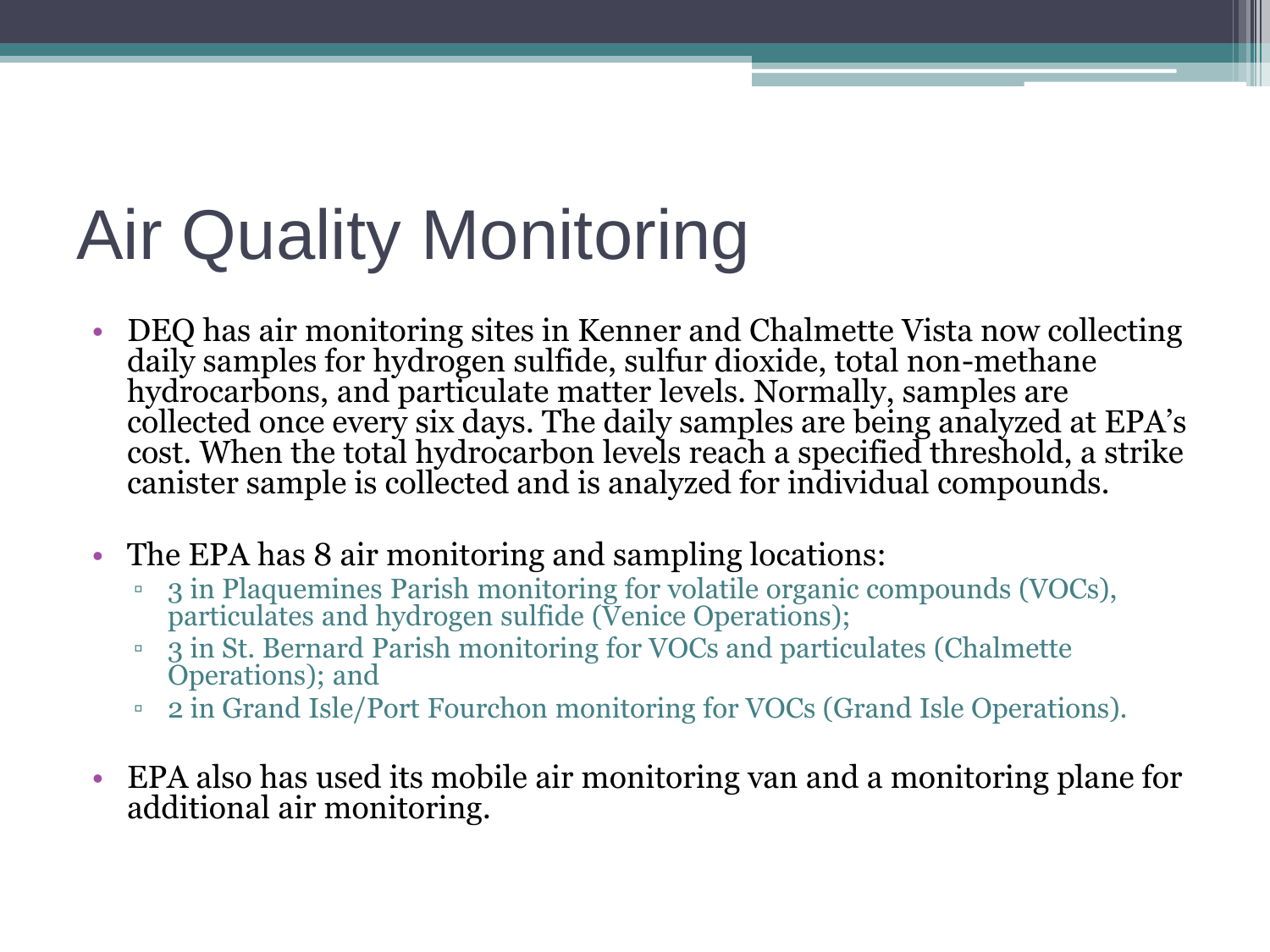## Air Quality/Results

**"EPA has observed odor-causing pollutants associated with petroleum products along the coastline at low levels. Some of these chemicals may cause short-lived effects like headache, eye, nose and throat irritation, or nausea. People may be able to smell some of these chemicals at levels well below those that would cause short-term health problems."**

▫ SOURCE: EPA

\*All EPA sampling data is available at <http://www.epa.gov/bpspill/>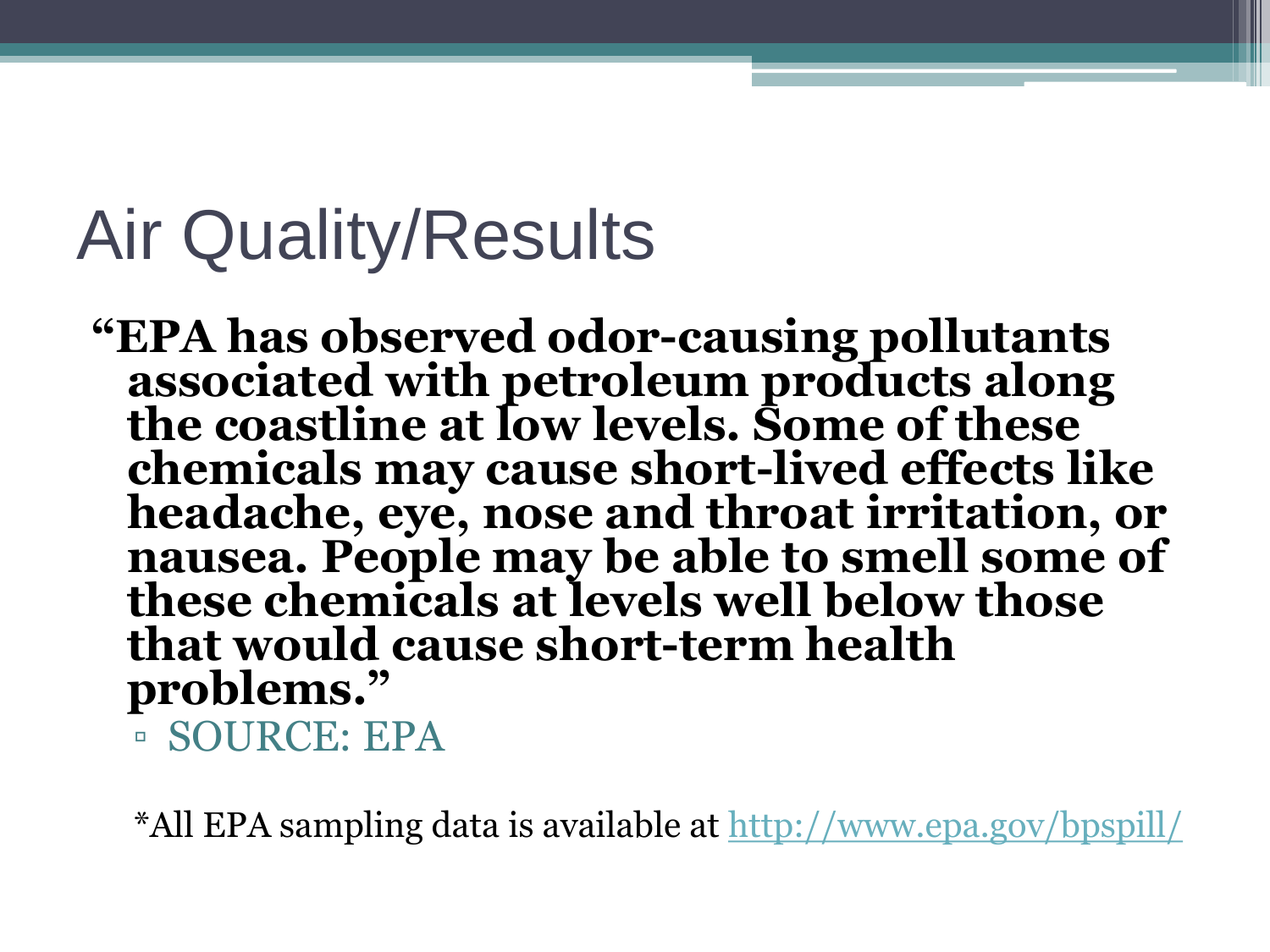## **Dispersants**

- On May 8, Secretaries Levine, Hatch and Barham wrote to BP's CEO, Tony Hayward, asking the company to provide detailed data, analysis and studies related to the effects on residents' health, the environment, and wildlife and fisheries of the oil dispersants being used. The secretaries requested BP cease dispersant use until the research was reviewed.
- BP's vice president for the Gulf of Mexico exploration, Dr. David Rainey, responded with a letter saying that the dispersant was approved by the EPA, and that they were conducting rigorous testing without revealing details about the dispersants' chemical makeup.
- The EPA allowed use of subsea dispersant over the state's objection.
- One week later, the EPA ordered BP to stop using the dispersant, then ordered them to find a "less toxic" dispersant. Now, the order is to just use less dispersant. The state was not consulted on any of those actions.
- To date, more than 1 million gallons of dispersants have been used in the Gulf:
	- Subsea: 331,660 gallons
	- Surface: 790,036 gallons
- DHH and DWF is working with the dispersant manufacturer to secure proprietary details of specific chemicals used in the dispersant so our toxicologists can review to determine what needs to be tested for.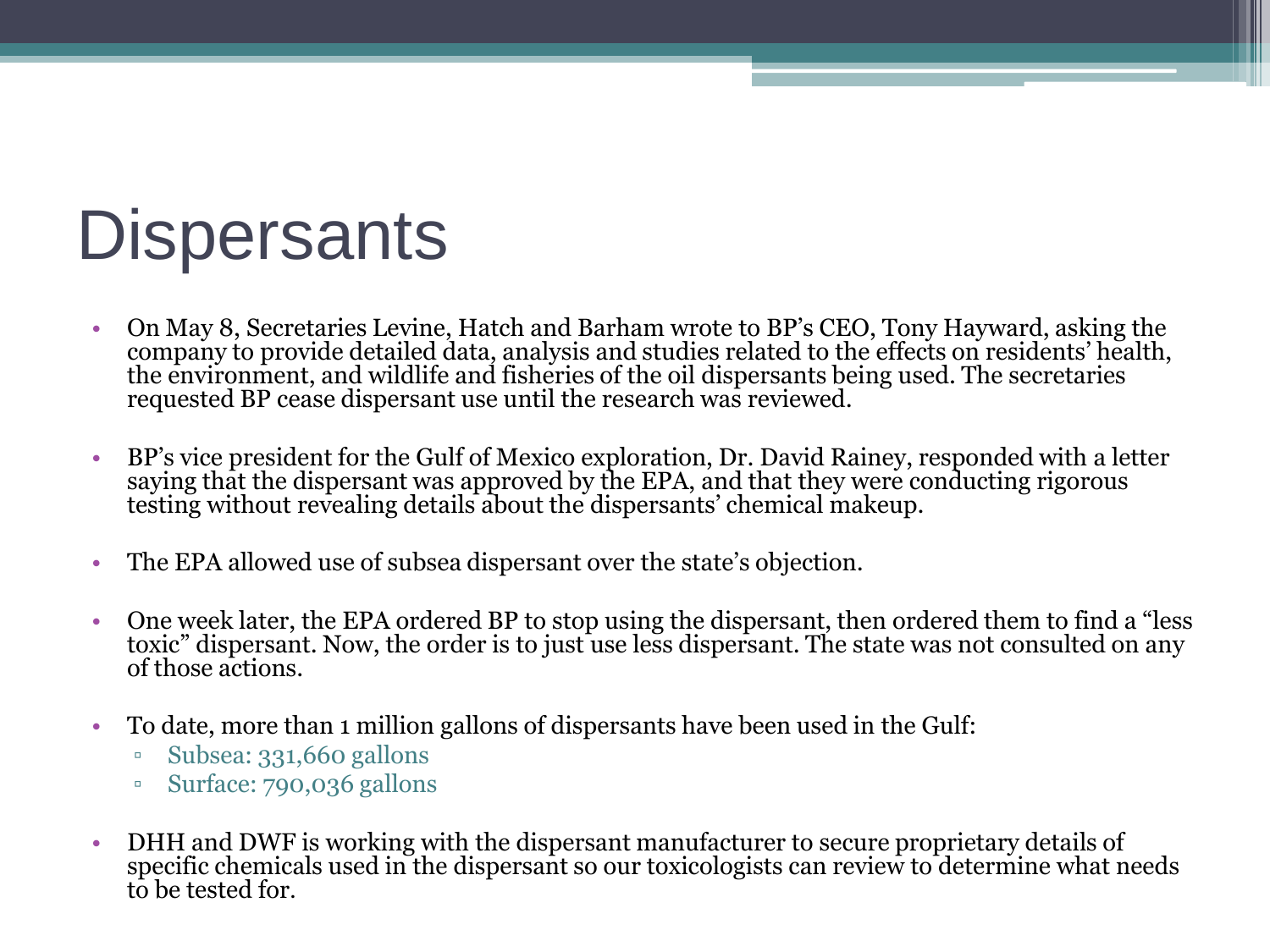### Seafood Safety Response Plan Proposal

- DHH, DWF, DEQ, DAF and DED worked together to develop a \$457 million, 20-year plan to test, certify and promote the safety of Louisiana seafood. Its goals are three-fold:
	- To establish and implement long-range testing protocol for Louisiana seafood;
	- To develop a first of its kind seafood certification program for Louisiana seafood akin to certification done for beef; and
	- Conduct a long-range consumer research study and public awareness and education campaign on the safety of Louisiana seafood.
- On May 29, the proposed plan and a letter was sent to the CEO of BP asking that they fund the long-range program.
- As of today, we've had no response from BP.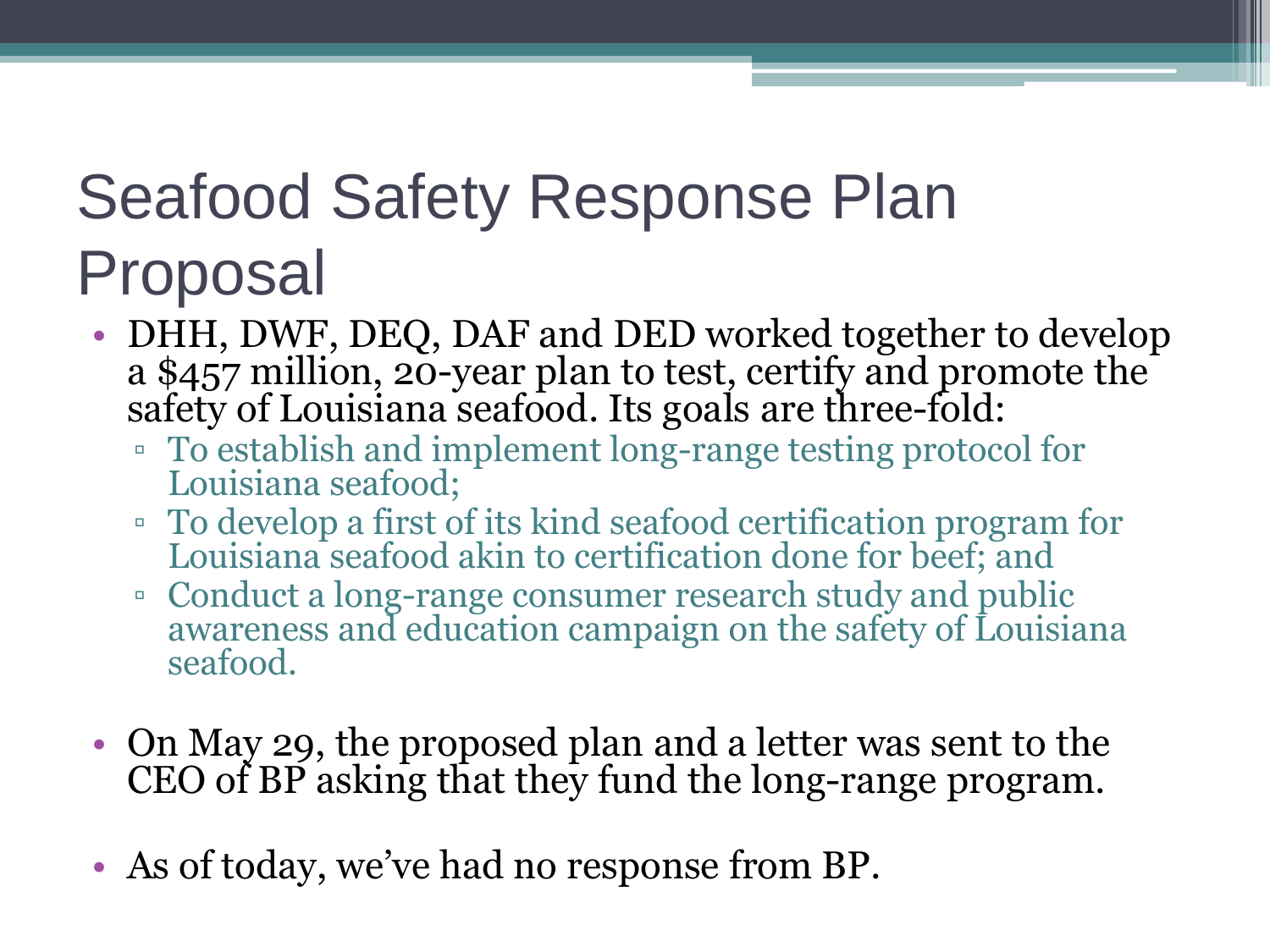# Seafood Safety/Testing

- DHH has partnered with DWF to conduct enhanced testing of seafood meat samples. Samples are collected from a broad range of closed and open fishing areas and oyster beds.
- To date 220 total (DWF and DHH) samples have been collected and processed by the lab between 4/30 and 6/1.
	- $\overline{6}$  66 finfish
	- 52 oysters
	- 35 shrimp
	- 7 crab
	- 60 water
- Analysis is underway to validate lab results and determine the significance of the data.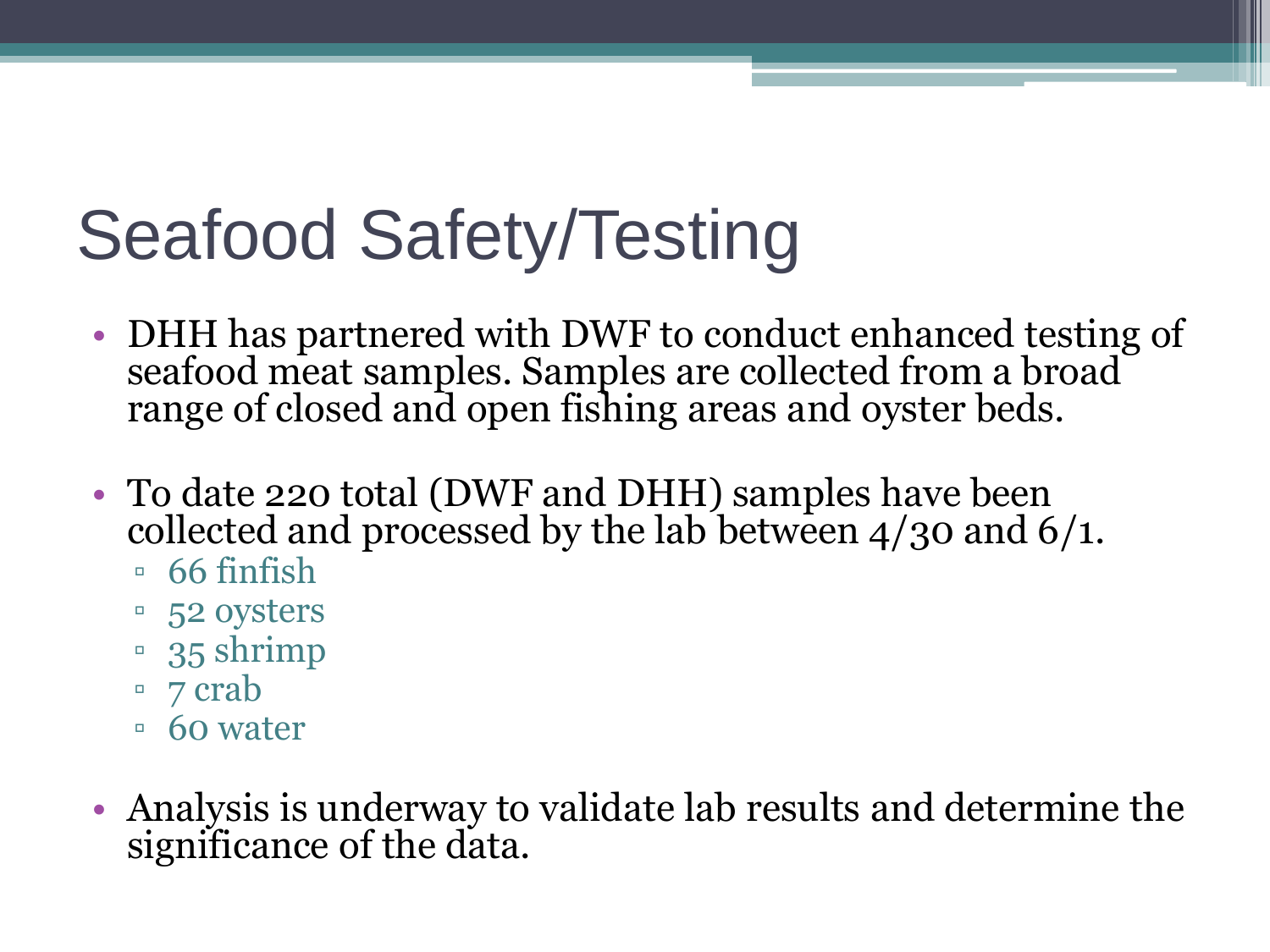# Seafood Safety – Closures

- Beginning April 30, DHH began closing oyster areas as a precaution when oil threatened the area.
- Areas have been reopened as the oil slicks moved to give harvesters as much time as possible to access healthy oysters. Re-opening protocol is based on FDA standards.
- To date, of 30 total areas, 12 are closed. Two more are partially closed.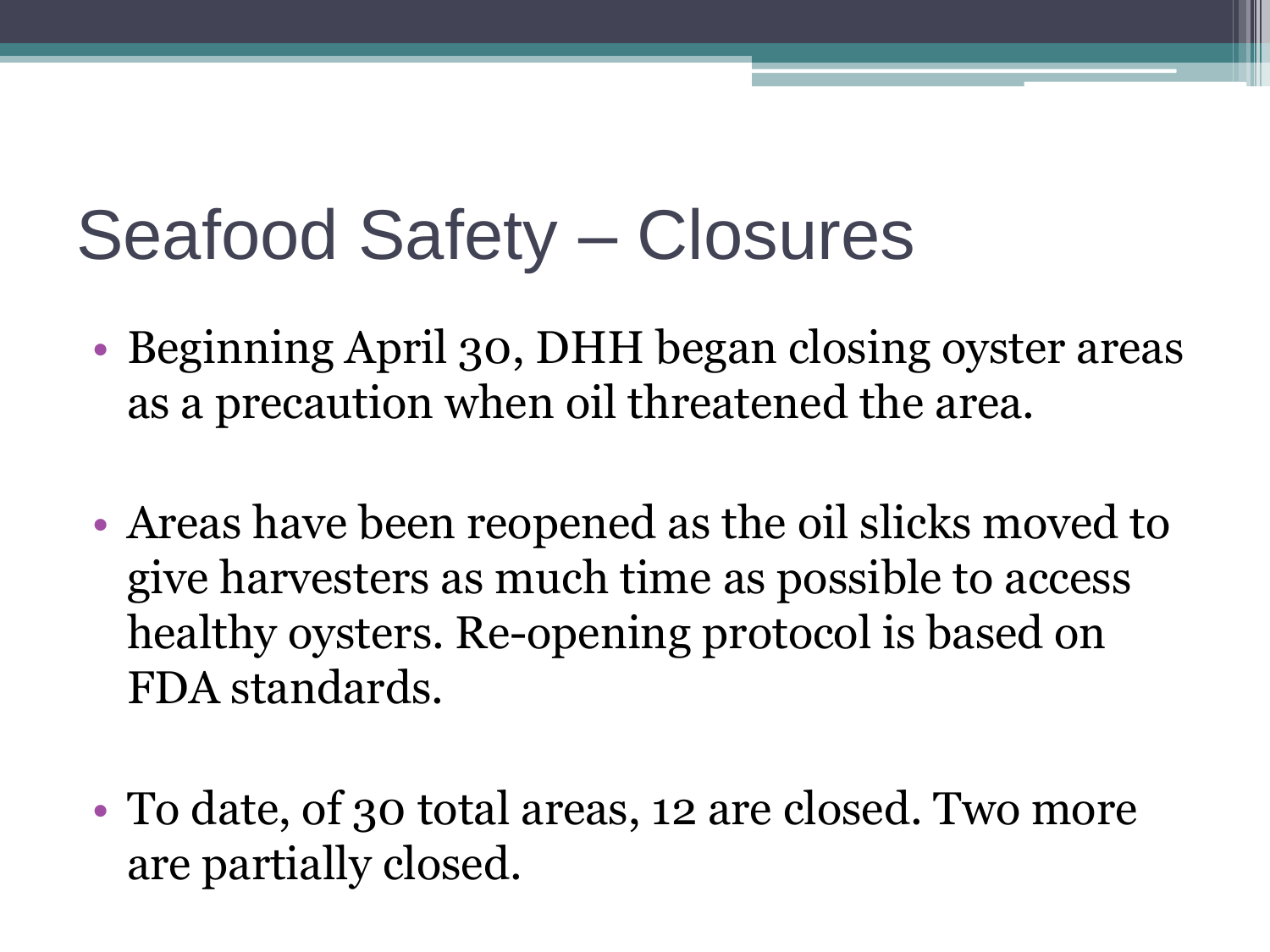### Oyster Closure Map

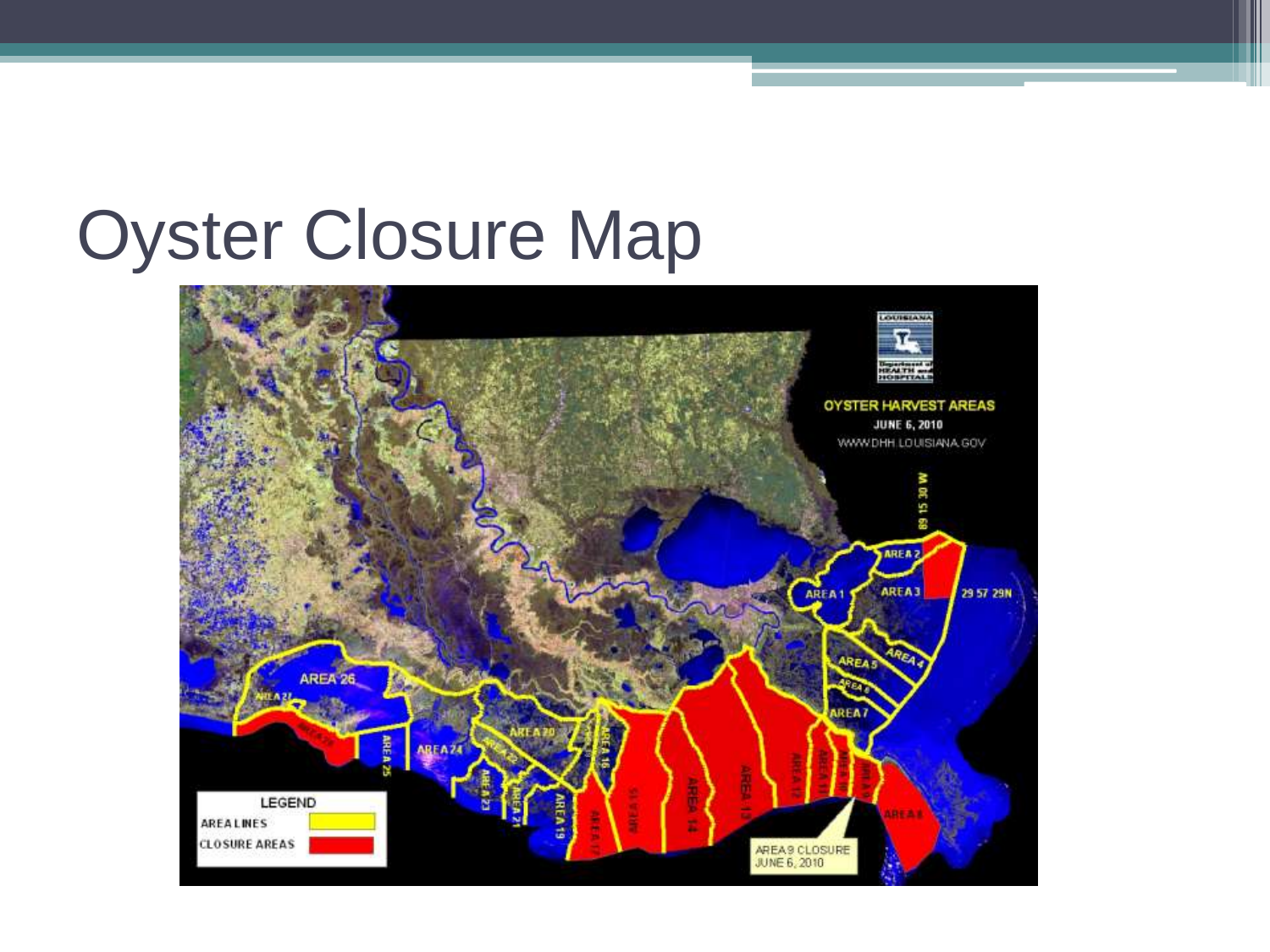## Mental Health

- Within days of the explosion, the Office of Mental Health was providing services to victims of the explosion and their families.
- OMH has worked with private providers and non-profits on the ground to enhance access to mental health services in the area and deployed state teams to the region.
- OMH is also overseeing a public awareness campaign that includes radio ads and other outreach to help people spot the signs of mental health distress and seek treatment.

#### **Total Field Staff** 15

| <b>Parishes/Areas Served</b>                | <b>Numbers Served</b> |
|---------------------------------------------|-----------------------|
| Lafourche/Terrebonne Parishes               | 98                    |
| Jefferson Parish (Grand Isle/Port Fourchon) | 495                   |
| Orleans/Plaquemines/St. Bernard Parish      | 139                   |
| Jefferson/St. Charles/St. Tammany Parishes  | - 17                  |
| <b>Total</b>                                | 749                   |

\*Detailed information by parish and locations of mobile teams available upon request.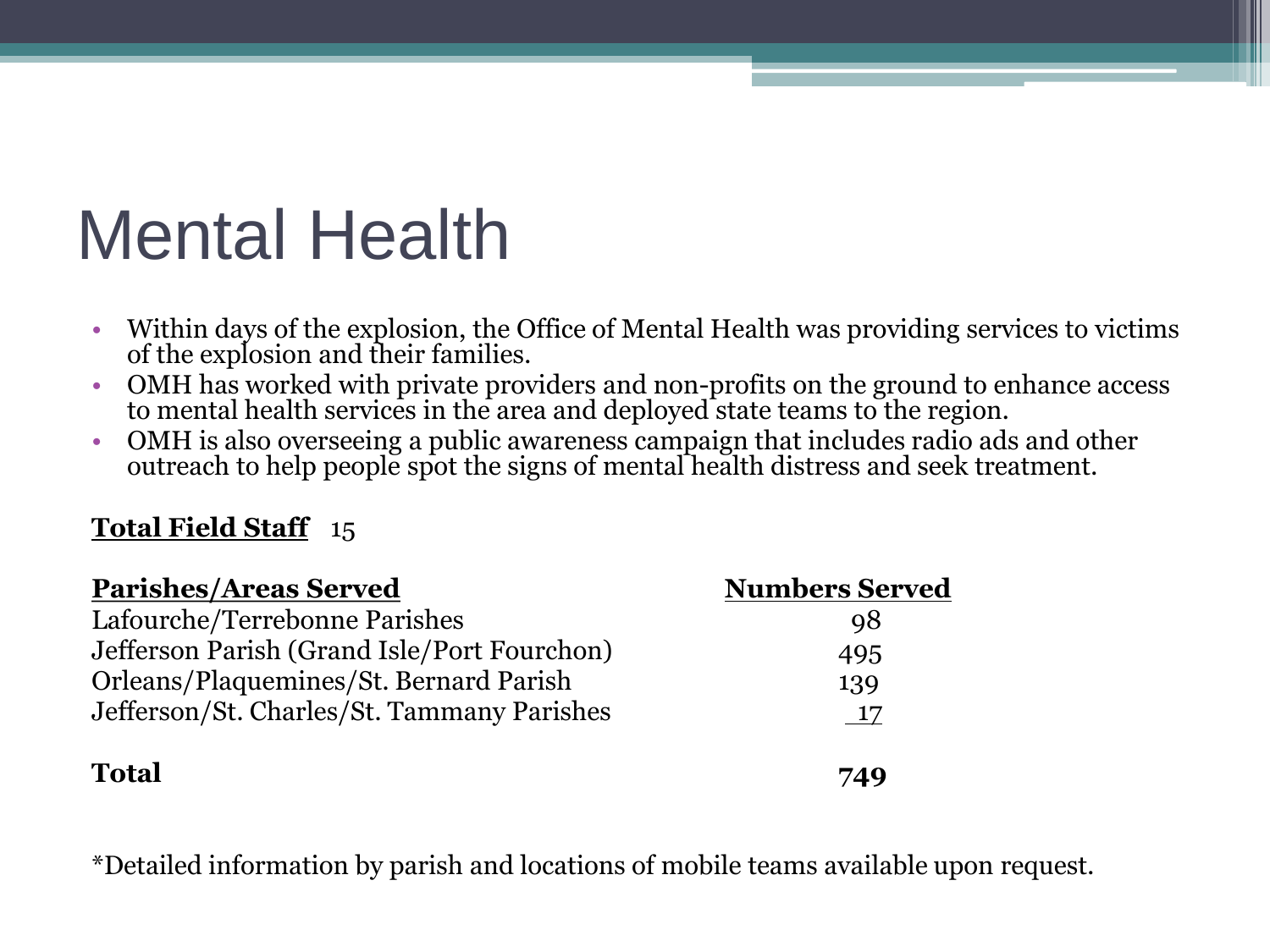# Mental Health/Services Provided

- Outreach
	- **□** DHH staff is contacting organizations and individuals who have been impacted by the disaster.
- Engagement
	- An interaction with an organization or individual to begin establishing a rapport to build a working relationship; this activity includes providing emotional support.

#### • Brief Educational or Supportive Contact

- Interactions lasting 15 minutes or less, offering educational information and general support. Educational interaction generally includes resources and information available to disaster survivors.
- Informal screenings
	- A more in-depth assessment of the community's individual and/or families' needs are and the level of care needed to return to return to their pre-disaster level of functioning.
- Referrals
	- Includes linkages to other providers for additional disaster relief services for tangible aid and more intense behavioral support.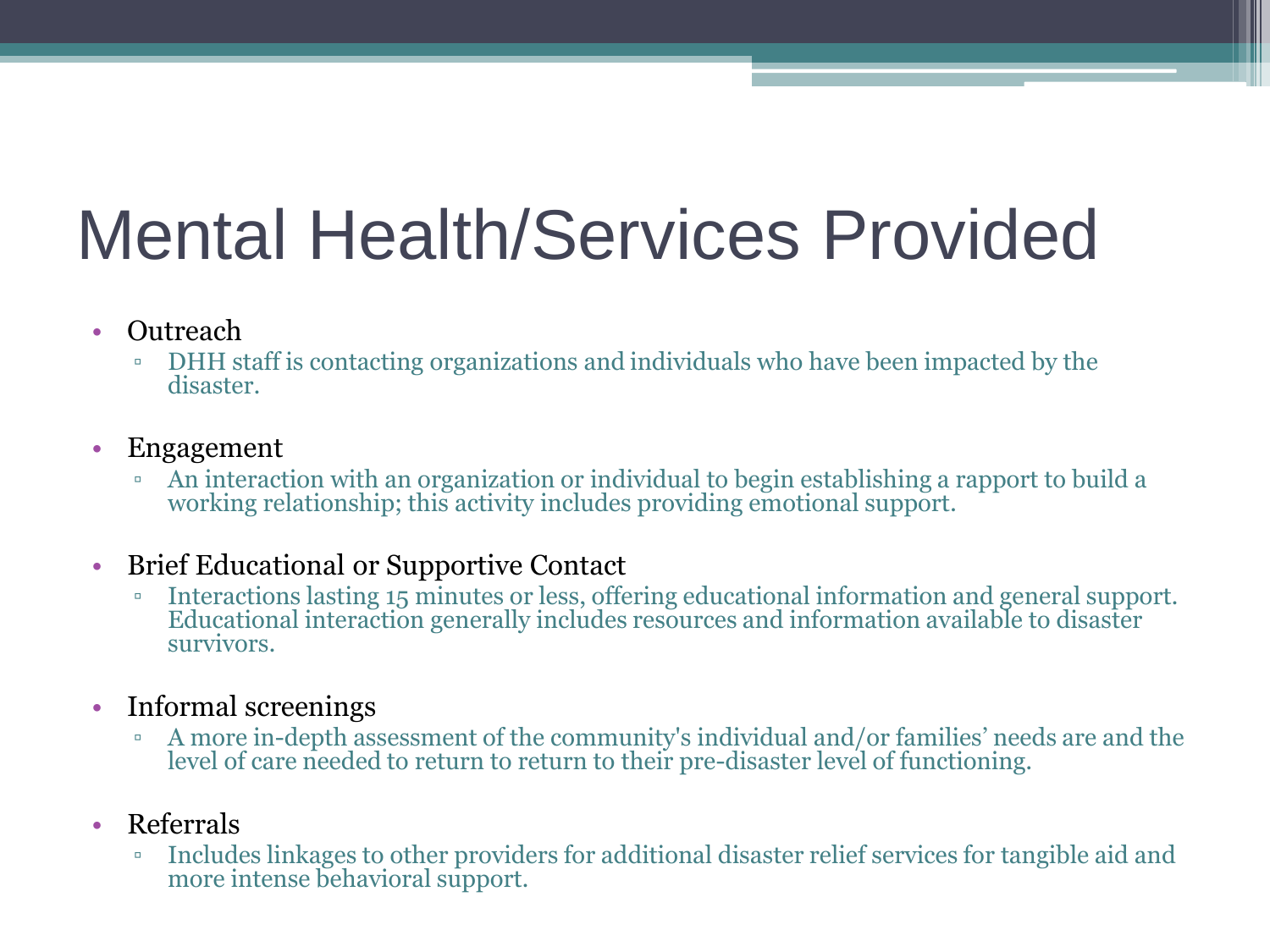### Public Health/Environmental Epidemiology

- Immediately following the rig's explosion, DHH's epidemiology team began meeting daily to monitor possible effects on human health and seafood safety.
- Guidelines, FAQs and fact sheets were created in English, Spanish and Vietnamese, and are still being distributed through local health offices and liaisons.
- A surveillance system was activated to monitor health complaints related to the oil spill. The system captures complaints from Louisiana Poison Center, local hospitals, clinics and first-aid stations.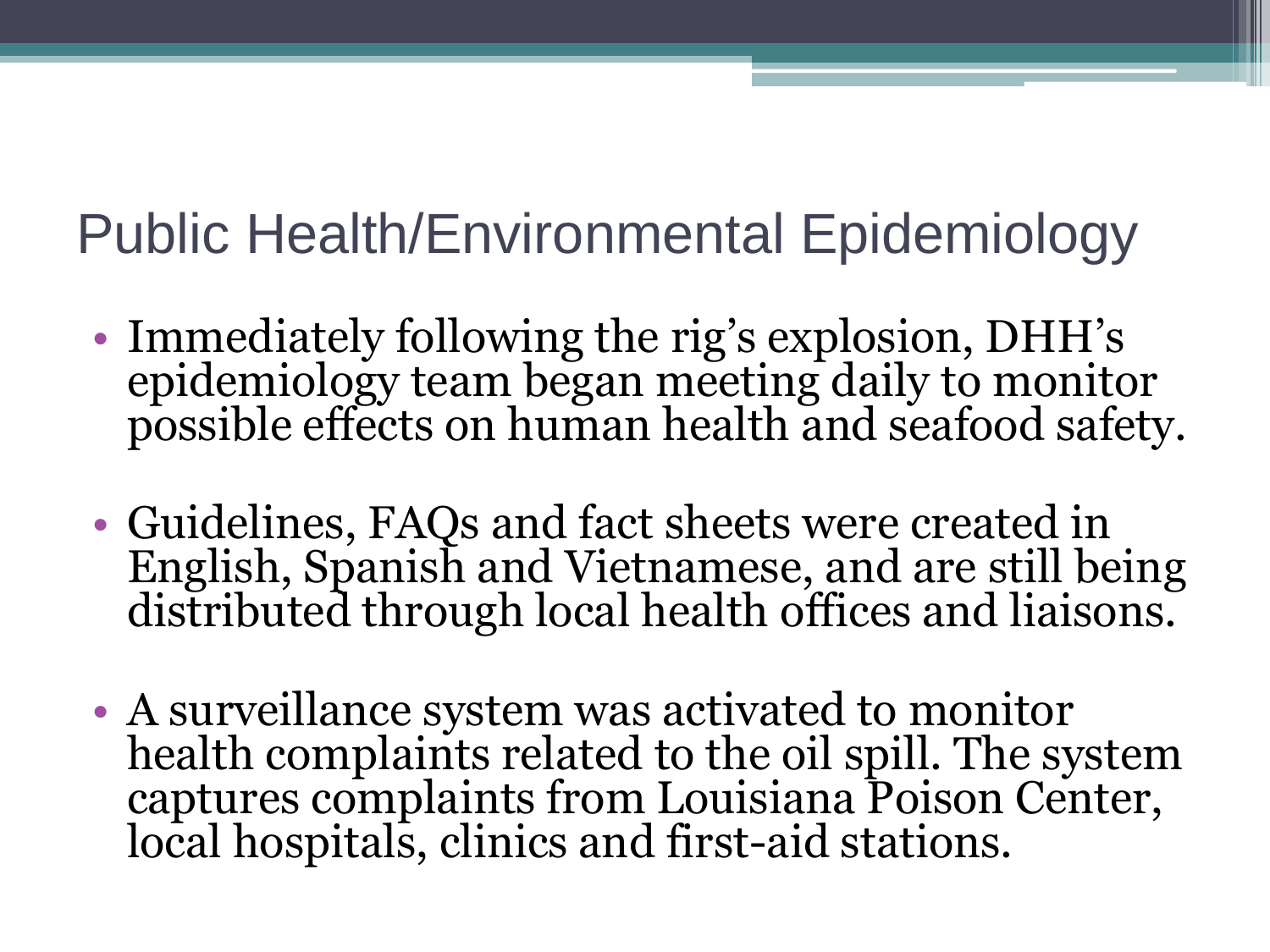# Health Complaints to Date

- Total Exposure-Related Illnesses as of 06/05/10: 71 ▫ Workers: 50
	- General Public: 21
- There are eight reports of people with exposure-related symptoms hospitalized. Hospitalizations were generally for one day.
- Most exposures involved workers on rigs or those who were engaged in clean-up activities.
- DHH continues to monitor illness related to the oil spill; a report will be issued weekly with updated data.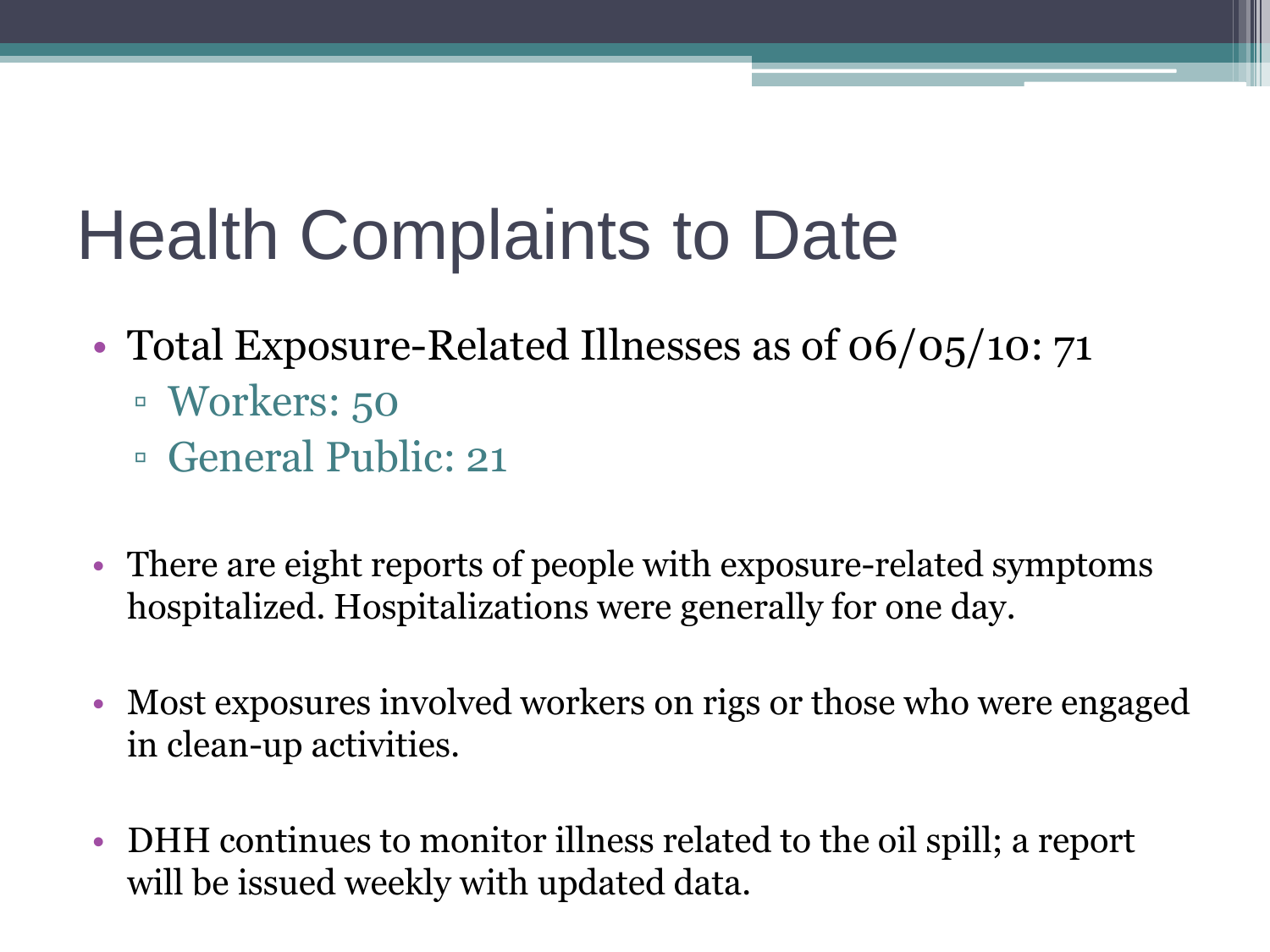# Health Care Capacity

- DHH is monitoring health care complaints and working closely with local providers to determine if there are additional needs for medical resources. The department has had no difficulty meeting the volume of health care requests.
	- Worked with HHS and local communities to find the appropriate location for a mobile health clinic, which is now located in Venice, La.
		- The clinic sees an average of 6 Louisiana residents each day.
	- Secured an executive order to allow out-of-state paramedics to help meet the emergency medical needs of response workers. Strict rules were put in place to oversee their work.
		- Currently, Acadian Ambulance is contracted by BP to provide emergency medical service. The company has nearly 80 EMTs and 9 ambulances along the coast and on the water.
	- Medicaid enrollment specialists have been deployed with DSS and the Louisiana Workforce Commission to help people who did not previously qualify, but may now as a result of lost income.
		- Medicaid staff have taken 248 applications on-site, of which 54 have been approved; 126 rejected and the remaining are still pending decision.
		- Enrollment in the 13 affected parishes (not including auto-enrollment of food stamp cases) increased by 1,310 during the month of May.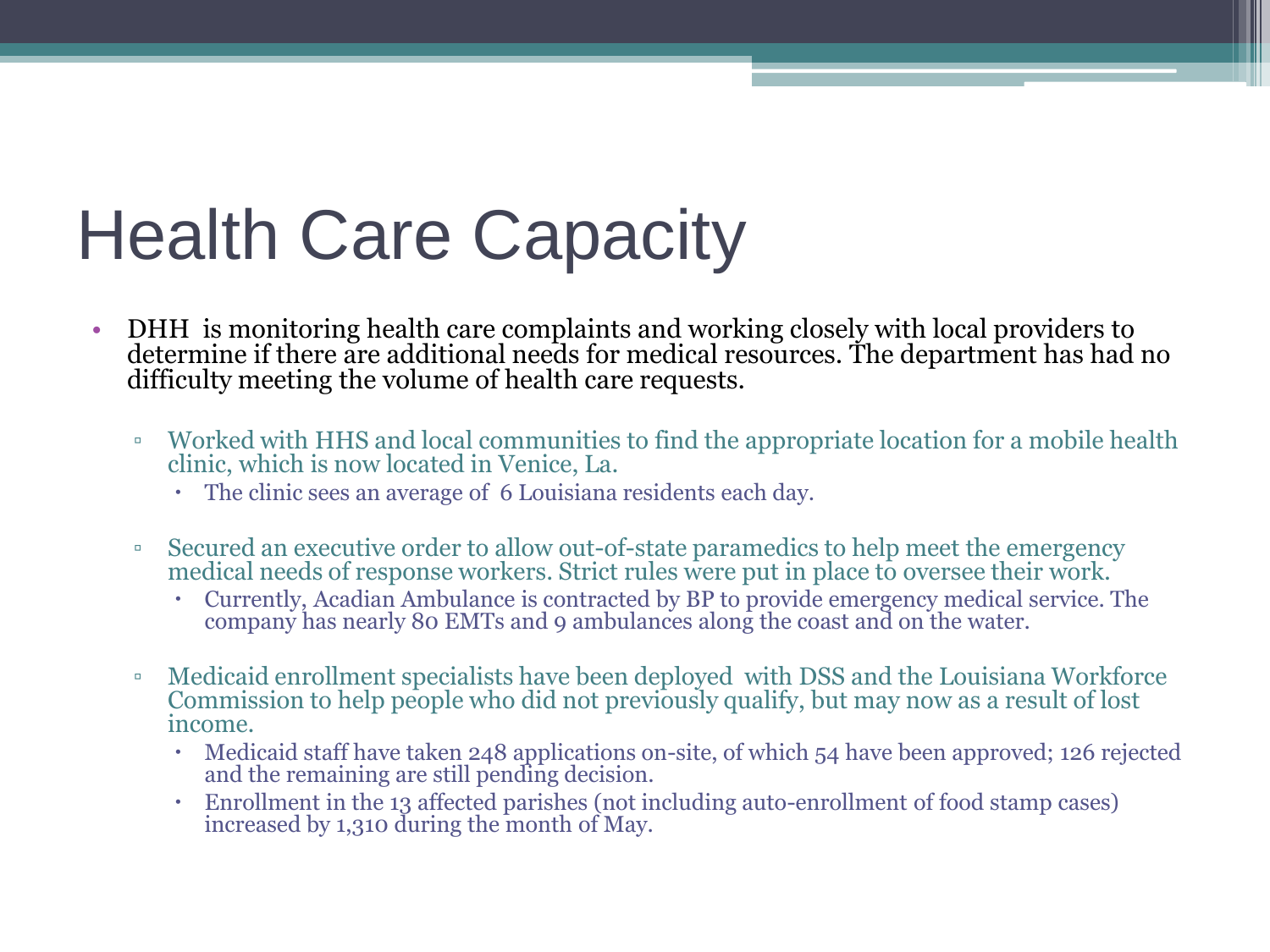# Drinking Water Quality

- Officials with DHH continue regular monitoring of drinking water quality of public systems near impacted areas, with heightened vigilance given to areas at the mouth of the Mississippi River.
	- Tests have not revealed any levels of contamination concern.
- DHH sanitarians are also monitoring drinking water and sewage around "worker cities" being developed by BP.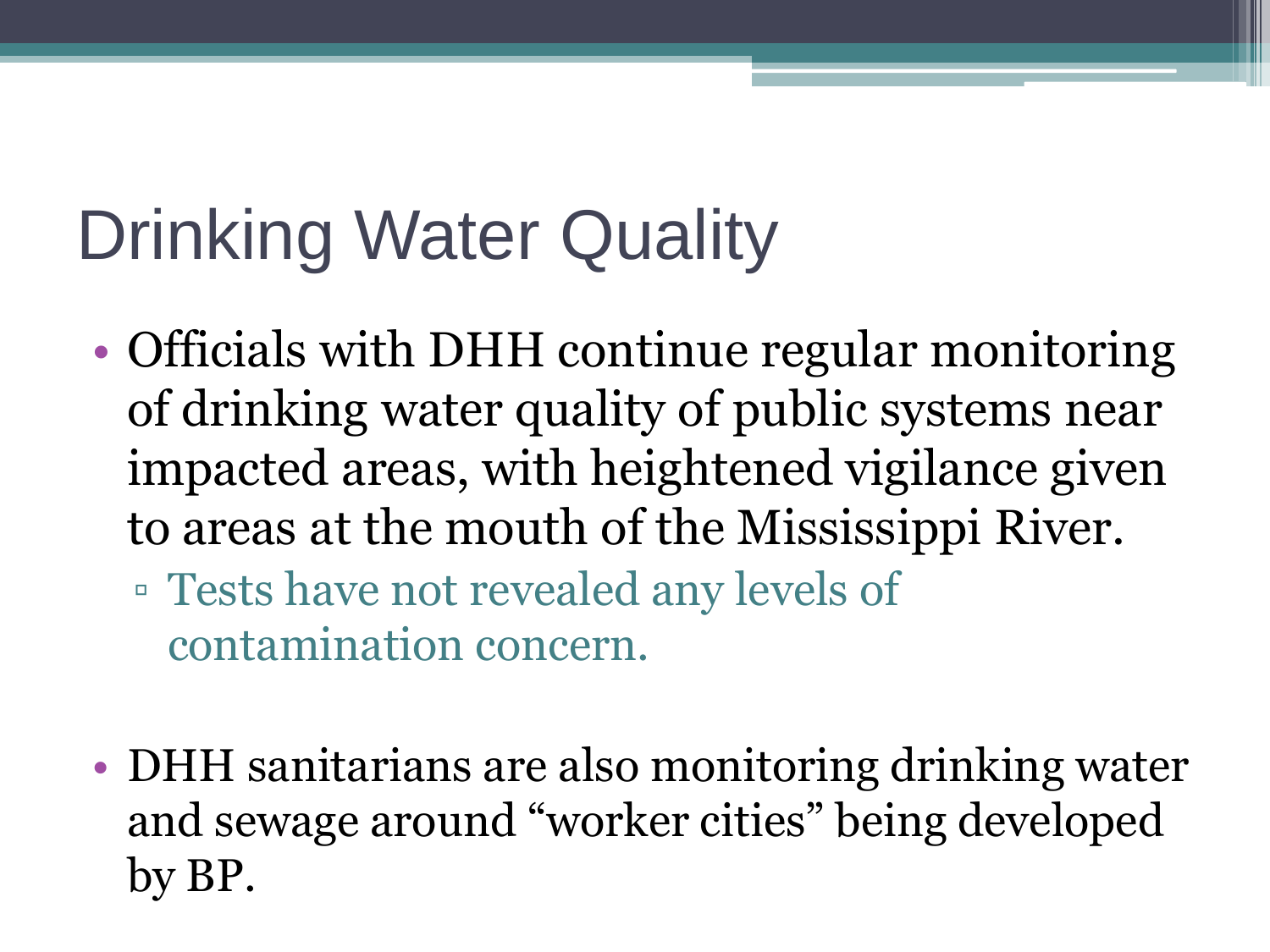# **Other Water Quality**

- The Molluscan Shellfish Program and the Beach Monitoring Program are conducting testing in impacted areas.
	- Molluscan Shellfish
		- Routine collection of oyster growing area water samples continues. These are taken on regularly scheduled runs and are submitted to the DHH state lab for bacterial analysis.
		- Since the spill, water samples have been taken for baseline purposes in the oyster growing areas. Waters are also being taken as necessary when closed areas are reopened. These water samples are tested for poly-aromatic hydrocarbons (PAH) and total hydrocarbons through Central Analytical Labs.
	- Beach Monitoring
		- Routine water samples continue to be taken. These samples are tested by the DHH state labs for bacterial contamination
		- Since the spill, water samples were taken in 4 beach areas to establish a baseline. These samples were tested for PAHs and total hydrocarbons by Central Analytical Labs.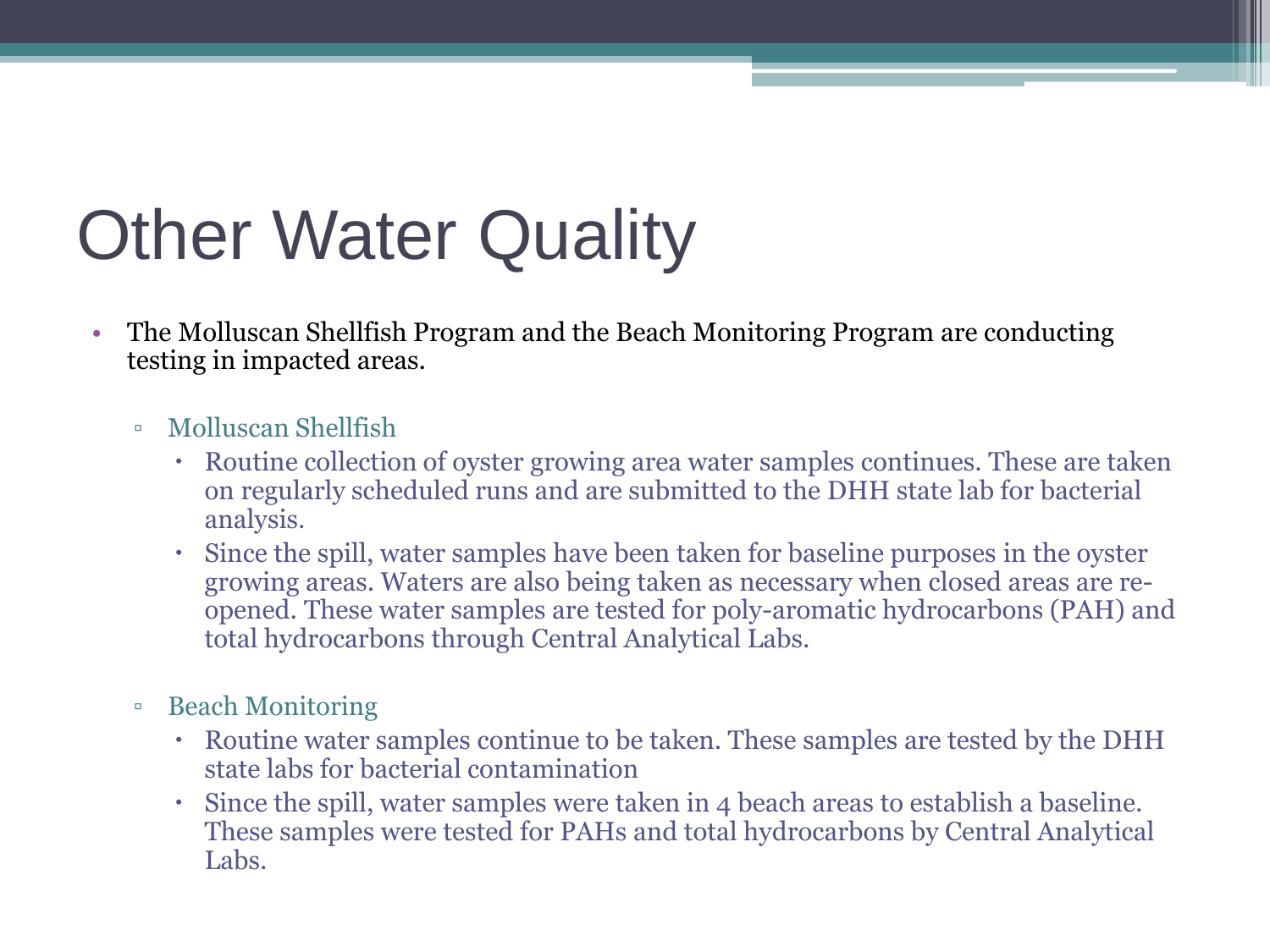# Regional/Parish Level Response

- Regional medical directors and administrators and parish health unit staff are working directly with parish EOCs, local officials and BP staff daily. Among their activities:
	- Identifying oil spill-related exposure reports and communicating those incidents to local authorities.
	- Attending community outreach events to provide public health information and answer questions.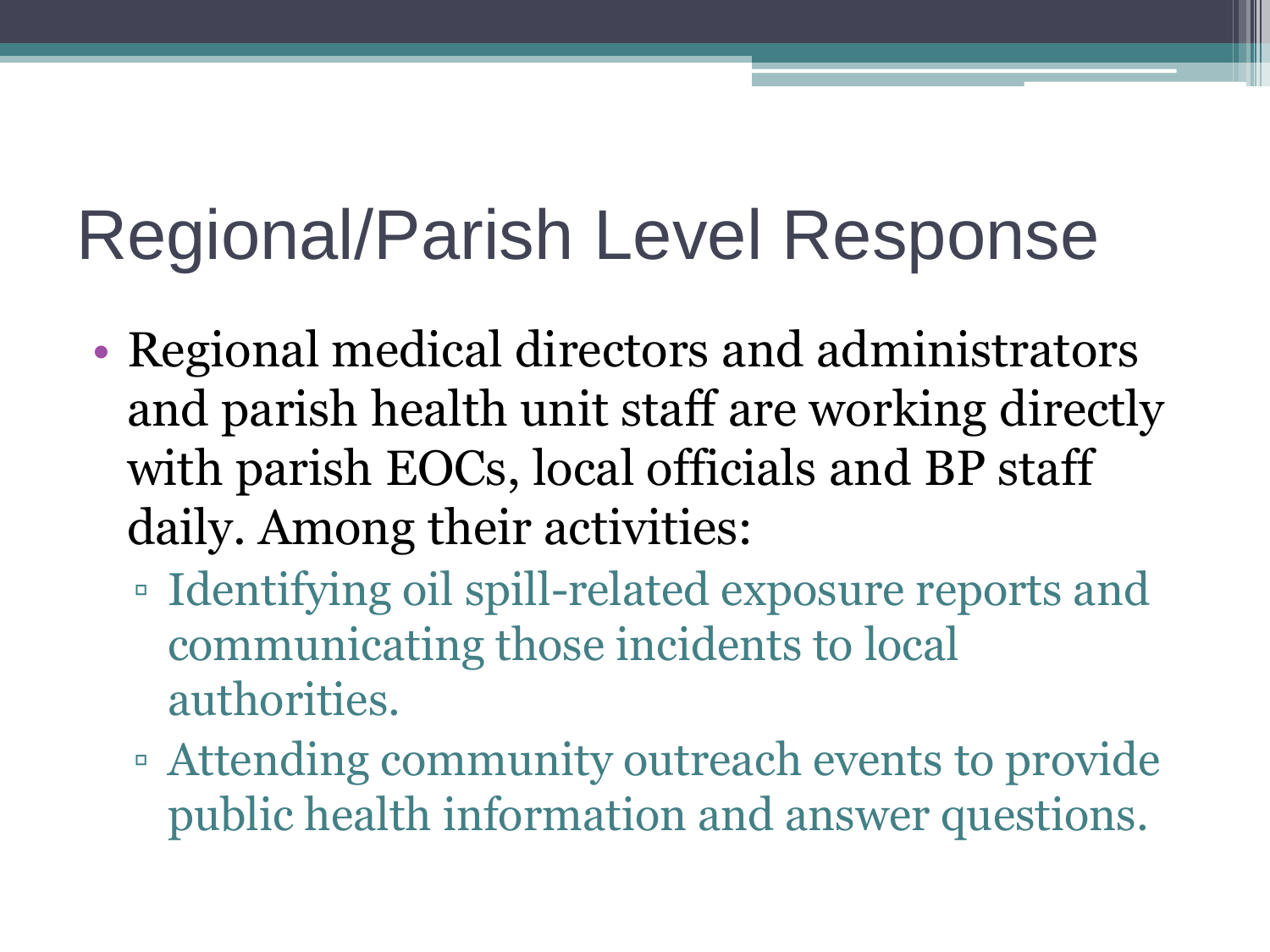## By the Numbers

- Total number of staff involved in response: 132
- Expenditures so far: \$319,583.11
- Expenditures projected through July 21, 2010: \$3,255,896.00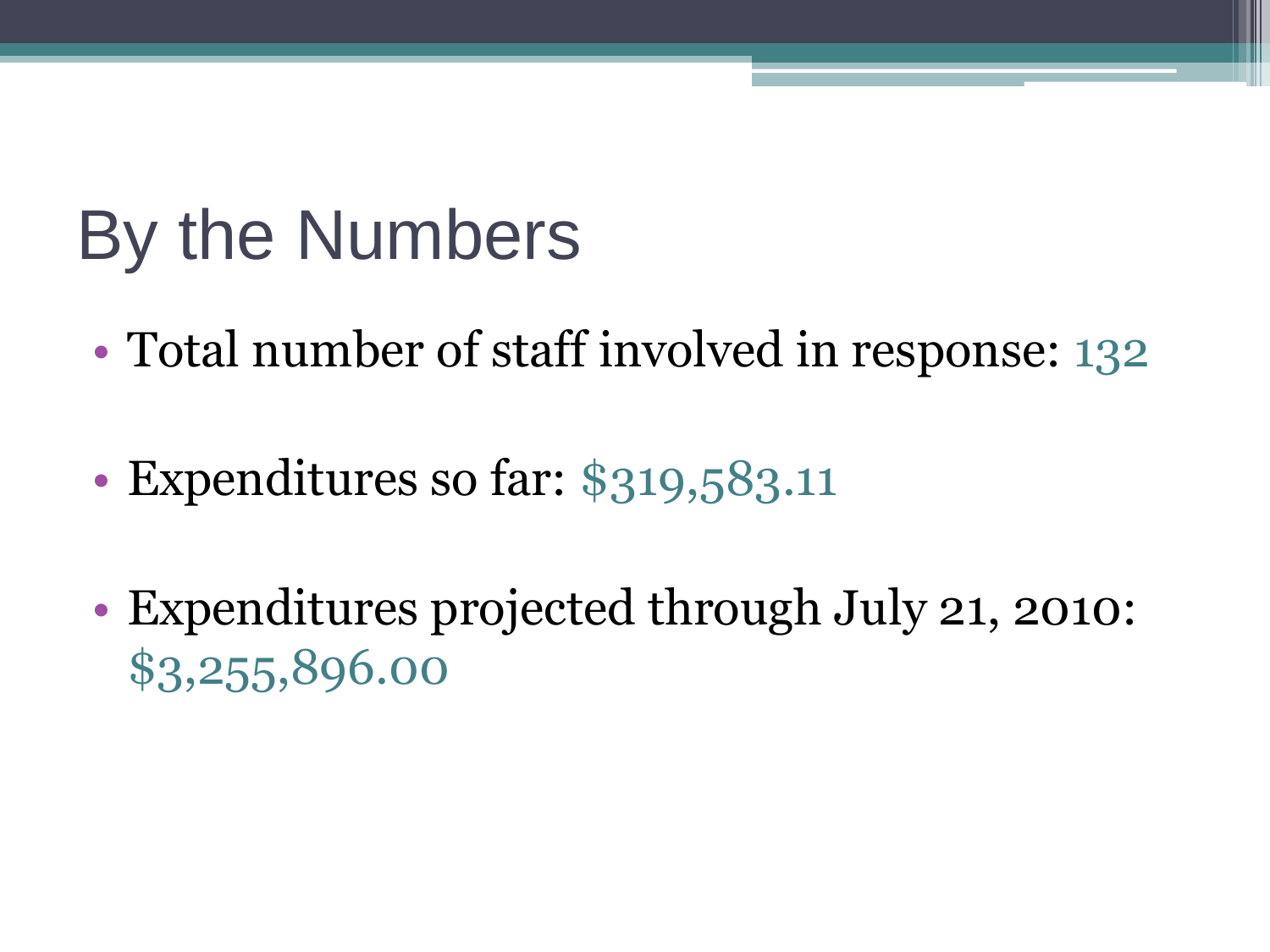## Resources

- [http://www.DHHEmergencyNews.com](http://www.dhhemergencynews.com/)
- [www.emergency.louisiana.gov](http://www.emergency.louisiana.gov/)
- [www.epa.gov/bpspill](http://www.epa.gov/bpspill)
- **Illnesses/injuries:** 1.888.293.7020 or by e-mail to oilspill.injuries@la.gov
- **Mental health:** 1.866.310.7977
- **Odor complaints:** 1.866.448.5816
- **Environmental/community concerns:** 1.866.448.5816
- **Claims:** 1.800.440.0858